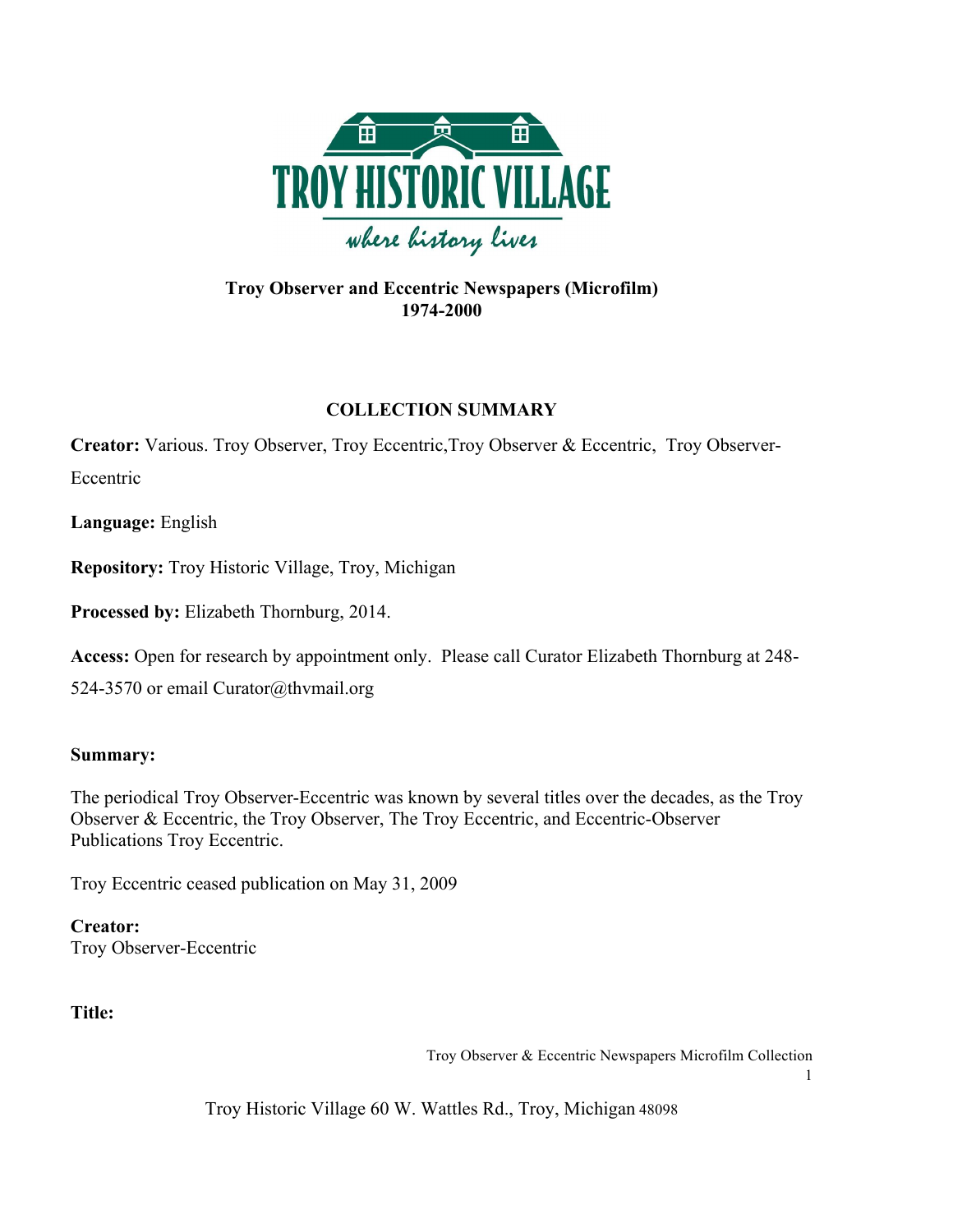Troy Observer&Eccentric Troy Observer Troy Eccentric

**Quantity:** 3.36 cubic feet (168 rolls in 24 Microfilm Boxes)

**Inclusive Dates:** 1974 – 2000

**Series number:** 2009.7

**Arrangement:** Chronologically by date

#### **Access Restrictions:**

Open for research by appointment only. Please call Curator Elizabeth Thornburg at 248-524-3570 or email Curator@thvmail.org

#### **Available Formats:**

There are 168 rolls of microfilm available for research use within the archive during pre-arranged hours.

#### **Access Terms:**

Corporate Name(s):

Michigan (State): Motion Picture Commission

Michigan (State): Periodicals

Geographic Name(s):

Michigan (State)

Oakland (County)

Troy (City)

Troy Observer & Eccentric Newspapers Microfilm Collection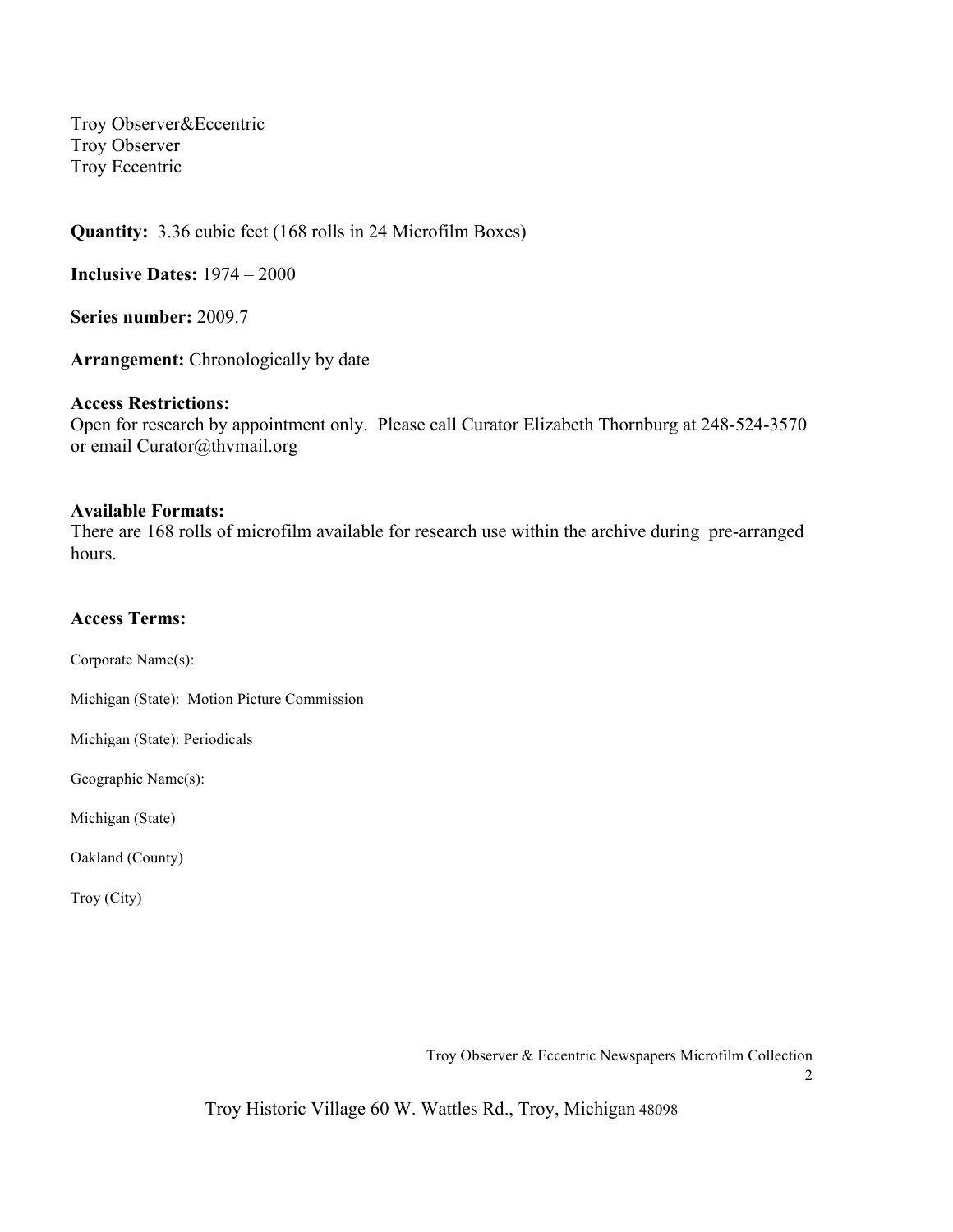# **Detailed Description**

|              | Newspaper title           | <b>Date From</b>  | Date to            | <b>Comment/Other</b> |
|--------------|---------------------------|-------------------|--------------------|----------------------|
| <b>Box 1</b> |                           |                   |                    |                      |
| $\cdot$ 1    | Troy Observer & Eccentric | March 4, 1974     | March 25, 1974     |                      |
| $\cdot$ .2   | Troy Observer & Eccentric | April 1, 1974     | April 29, 1974     |                      |
| .3           | Troy Observer & Eccentric | May 2, 1974       | May 30, 1974       |                      |
| $.4\,$       | Troy Observer & Eccentric | June 3, 1974      | June 27, 1974      |                      |
| .5           | Troy Observer             | July 1, 1974      | July 29, 1974      |                      |
| .6           | Troy Observer             | August 1, 1974    | August 29, 1974    |                      |
| .7           | Troy Observer             | September 3, 1974 | September 30, 1974 |                      |
| Box 2        |                           |                   |                    |                      |
| $.8\,$       | Troy Observer             | October 3, 1974   | October 31, 1974   |                      |
| .9           | Troy Observer             | November 4, 1974  | November 28, 1974  |                      |
| .10          | Troy Observer             | December 2, 1974  | December 30, 1974  |                      |
| .11          | Troy Observer             | January 2, 1975   | February 13, 1975  |                      |
| .12          | Troy Observer             | February 17, 1975 | March 31, 1975     |                      |
| .13          | Troy Observer             | April 3, 1975     | May 15, 1975       |                      |
| .14          | Troy Observer             | May 19, 1975      | June 30, 1975      |                      |
| <b>Box 3</b> |                           |                   |                    |                      |
| .15          | Troy Observer             | July 3, 1975      | August 14, 1975    |                      |
| .16          | Troy Observer             | August 18, 1975   | September 29, 1975 |                      |
| .17          | Troy Observer             | October 2, 1975   | November 13, 1975  |                      |
| .18          | Troy Observer             | November 17, 1975 | December 29, 1975  |                      |
| .19          | Troy Observer             | January 1, 1976   | February 12, 1976  |                      |
| .20          | Troy Observer             | February 16, 1976 | March 29, 1976     |                      |
| .21          | Troy Observer             | April 1, 1976     | May 13, 1976       |                      |
|              |                           |                   |                    |                      |

# **Box 4**

| .22 | Troy Observer | May 17, 1976                                              | June 28, 1976   |
|-----|---------------|-----------------------------------------------------------|-----------------|
| .23 | Troy Observer | July 1, 1976                                              | August 30, 1976 |
|     |               | Troy Observer & Eccentric Newspapers Microfilm Collection |                 |
|     |               |                                                           |                 |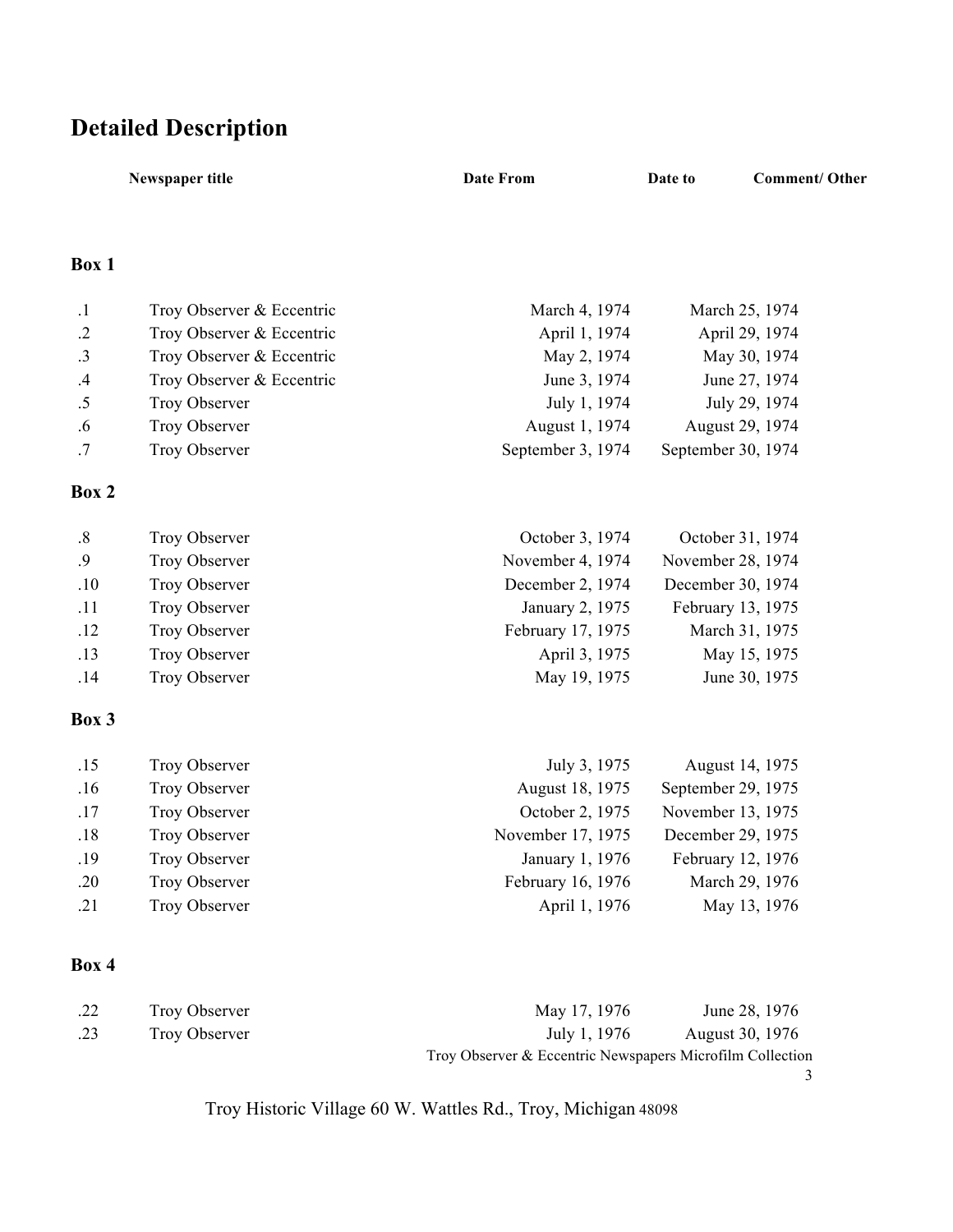| .24 | Troy Observer | September 2, 1976 | October 28, 1976  |
|-----|---------------|-------------------|-------------------|
| .25 | Troy Observer | January 3, 1977   | February 28, 1977 |
| .26 | Troy Observer | March 3, 1977     | April 28, 1977    |
| .27 | Troy Observer | May 2, 1977       | June 30, 1977     |
| .28 | Troy Observer | July 4, 1977      | July 28, 1977     |

| .29 | Troy Observer        | August 1 1977     | September 29, 1977 |
|-----|----------------------|-------------------|--------------------|
| .30 | Troy Observer        | December 1, 1977  | December 29, 1977  |
| .31 | Troy Observer        | January 2, 1978   | February 27, 1978  |
| .32 | Troy Observer        | March 2, 1978     | April 27, 1978     |
| .33 | Troy Observer        | May 1, 1978       | June 29, 1978      |
| .34 | <b>Troy Observer</b> | July 3, 1978      | August 31, 1978    |
| .35 | Troy Observer        | September 4, 1978 | September 28, 1978 |

### **Box 6**

| .36 | Troy Observer | October 2, 1978  | October 28, 1978  |
|-----|---------------|------------------|-------------------|
| .37 | Troy Observer | November 2, 1978 | November 30, 1978 |
| .38 | Troy Observer | December 4, 1978 | December 28, 1978 |
| .39 | Troy Observer | January 1, 1979  | February 26, 1979 |
| .40 | Troy Observer | March 1, 1979    | March 21, 1979    |
| .41 | Troy Observer | April 2, 1979    | April 30, 1979    |
| .42 | Troy Observer | May 3, 1979      | May 31, 1979      |

#### **Box 7**

| .43 | Troy Observer | July 2, 1979      | July 30, 1979      |
|-----|---------------|-------------------|--------------------|
| .44 | Troy Observer | September 3, 1979 | September 27, 1979 |
| .45 | Troy Observer | October 1, 1979   | October 29, 1979   |
| .46 | Troy Observer | November 1, 1979  | November 29, 1979  |
| .47 | Troy Observer | December 3, 1979  | December 31, 1979  |
| .48 | Troy Observer | Jan 3, 1980       | January 31, 1980   |
| .49 | Troy Observer | February 4, 1980  | February 28, 1980  |
|     |               |                   |                    |

### **Box 8**

| .50 | Troy Observer | March 3, 1980 | March 31, 1980 |
|-----|---------------|---------------|----------------|
| .51 | Troy Observer | April 3, 1980 | April 28, 1980 |
| .52 | Troy Observer | May 1, 1980   | May 28, 1980   |

Troy Observer & Eccentric Newspapers Microfilm Collection

4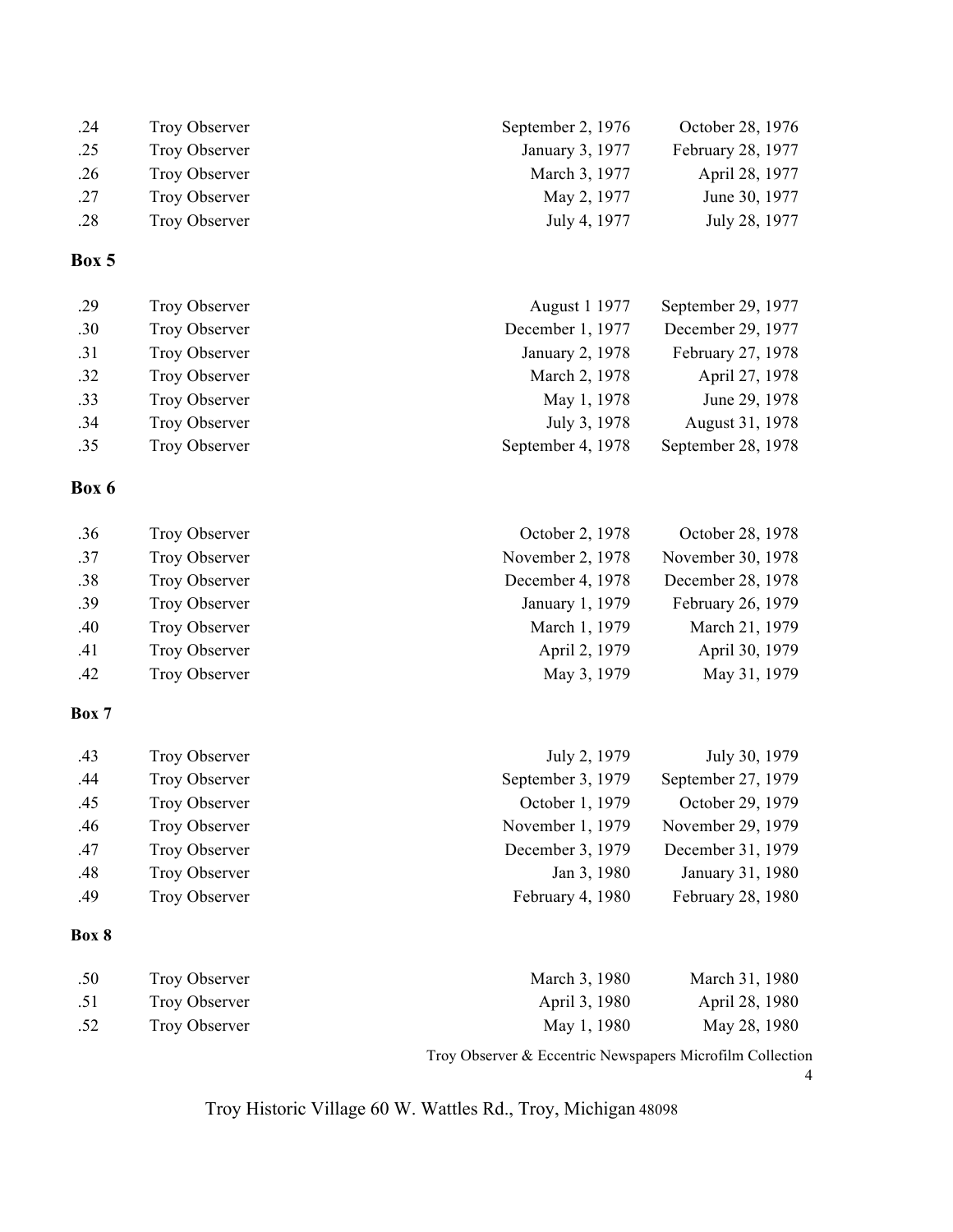| .53 | Troy Observer | June 2, 1980      | June 30, 1980      |
|-----|---------------|-------------------|--------------------|
| .54 | Troy Observer | September 1, 1980 | September 29, 1980 |
| .55 | Troy Observer | October 2, 1980   | November 27, 1980  |
| .56 | Troy Observer | December 1, 1980  | January 29, 1981   |
|     |               |                   |                    |

| .57 | Troy Observer        | February 2, 1981 | February 26, 1981 |
|-----|----------------------|------------------|-------------------|
| .58 | <b>Troy Observer</b> | March 2, 1981    | April 20, 1981    |
| .59 | <b>Troy Observer</b> | May 4, 1981      | June 29, 1981     |
| .60 | <b>Troy Observer</b> | July 2, 1981     | August 28, 1981   |
| .61 | <b>Troy Observer</b> | October 1, 1981  | December 31, 1981 |
| .62 | <b>Troy Observer</b> | January 4, 1982  | March 29, 1982    |
| .63 | <b>Troy Observer</b> | April 1, 1982    | June 28, 1982     |

#### **Box 10**

| .64 | Troy Observer  | July 1, 1982    | September 30, 1982          |           |
|-----|----------------|-----------------|-----------------------------|-----------|
| .65 | Troy Eccentric | October 4, 1982 | December 30, 1982 Duplicate |           |
| .66 | Troy Eccentric | January 3, 1983 | March 31, 1983              | Original  |
| .67 | Troy Eccentric | January 3, 1983 | March 31, 1983              | Duplicate |
| .68 | Troy Eccentric | April 4, 1983   | June 30, 1983               | Duplicate |
| .69 | Troy Eccentric | April 4, 1983   | June 30, 1983               | Original  |
| .70 | Troy Eccentric | July 4, 1983    | September 29, 1983          | Duplicate |

# **Box 11**

| .71 | Troy Eccentric | July 4, 1983    | June 29, 1983     | Original  |
|-----|----------------|-----------------|-------------------|-----------|
| .72 | Troy Eccentric | October 3, 1983 | December 29, 1983 | Security  |
|     |                |                 |                   |           |
| .73 | Troy Eccentric | October 3, 1983 | December 29, 1983 | Mag       |
| .74 | Troy Eccentric | January 2, 1984 | March 29, 1984    | Duplicate |
| .75 | Troy Eccentric | January 2, 1984 | March 29, 1984    | Original  |
| .76 | Troy Eccentric | April 2, 1984   | June 28, 1984     | Duplicate |
| .77 | Troy Eccentric | April 2, 1984   | June 28, 1984     | Original  |
|     |                |                 |                   |           |

# **Box 12**

| .78 | Troy Eccentric | July 2, 1984 September 27, 1984 Duplicate    |  |
|-----|----------------|----------------------------------------------|--|
| .79 | Troy Eccentric | July 2, 1984 September 27, 1984 Original     |  |
| .80 | Troy Eccentric | October 1, 1984 December 31, 1984 Dupliicate |  |

Troy Observer & Eccentric Newspapers Microfilm Collection

5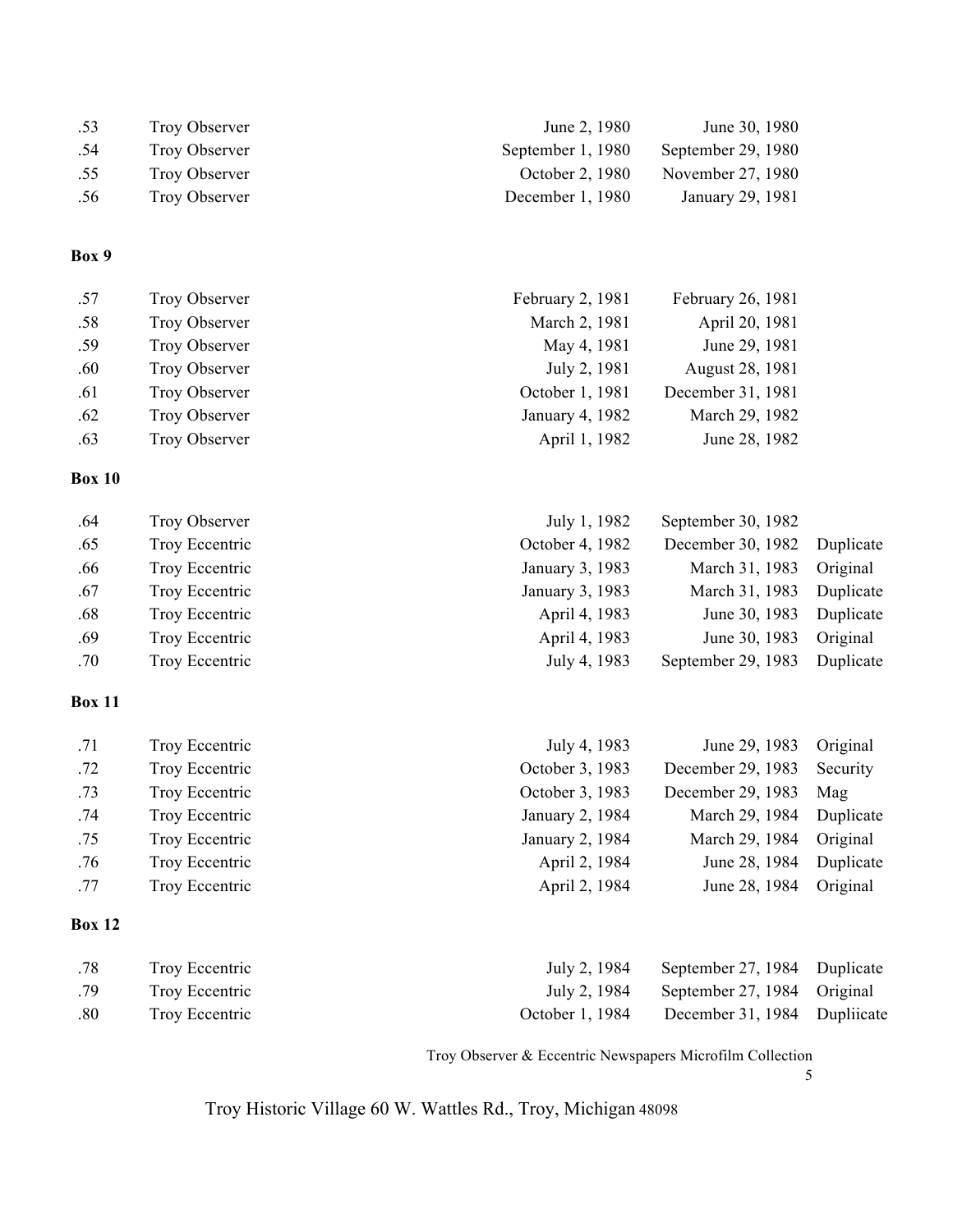| .81           | Troy Eccentric | October 1, 1984 | December 31, 1984  | Original  |
|---------------|----------------|-----------------|--------------------|-----------|
| .82           | Troy Eccentric | January 3, 1985 | March 28, 1985     | Duplicate |
| .83           | Troy Eccentric | April 1, 1985   | June 27, 1985      | Positive  |
| .84           | Troy Eccentric | April 1, 1985   | June 27, 1985      | Original  |
| <b>Box 13</b> |                |                 |                    |           |
| .85           | Troy Eccentric | July 1, 1985    | September 30, 1985 | Positive  |
| .86           | Troy Eccentric | July 1, 1985    | September 30, 1985 | Original  |
| .87           | Troy Eccentric | October 3, 1985 | December 30, 1985  | Positive  |
| $.88\,$       | Troy Eccentric | January 2, 1986 | March 31, 1986     | Positive  |
| .89           | Troy Eccentric | April 3, 1986   | June 30, 1986      | Positive  |
| .90           | Troy Eccentric | April 3, 1986   | June 30, 1986      | Original  |
| .91           | Troy Eccentric | July 3, 1986    | September 29, 1986 |           |
| <b>Box 14</b> |                |                 |                    |           |
| .92           | Troy Eccentric | October 2, 1986 | December 29, 1986  | Original  |
| .93           | Troy Eccentric | January 1, 1987 | March 30, 1987     | Positive  |
| .94           | Troy Eccentric | April 2, 1987   | June 29, 1987      | Positive  |
| .95           | Troy Eccentric | April 2, 1987   | June 29, 1987      | Original  |
| .96           | Troy Eccentric | July 2, 1987    | September 28, 1987 | Original  |
| .97           | Troy Eccentric | October 1, 1987 | December 31, 1987  | Original  |
| .98           | Troy Eccentric | January 1, 1988 | March 31, 1988     | Negative  |
|               |                |                 |                    |           |

| .99  | Troy Eccentric | April 1, 1988<br>June 30, 1988       | Negative |
|------|----------------|--------------------------------------|----------|
| .100 | Troy Eccentric | July 4, 1988<br>September 26, 1988   | Negative |
| .101 | Troy Eccentric | October 3, 1988<br>December 29, 1988 | Positive |
| .102 | Troy Eccentric | January 2, 1989<br>March 30, 1989    | Positive |
| .103 | Troy Eccentric | April 3, 1989<br>June 29, 1989       | Positive |
| .104 | Troy Eccentric | July 3, 1989<br>September 28, 1989   | Positive |
| .105 | Troy Eccentric | October 2, 1989<br>December 28, 1989 | Original |
|      |                |                                      |          |

# **Box 16**

| .106 | Troy Eccentric | January 1, 1990                                           | March 21, 1990 Positive     |  |
|------|----------------|-----------------------------------------------------------|-----------------------------|--|
| .107 | Troy Eccentric | April 20, 1990                                            | May 31, 1990 Positive       |  |
| .108 | Troy Eccentric | June 4, 1990                                              | June 28, 1990 Positive      |  |
| .109 | Troy Eccentric | September 3, 1990                                         | September 27, 1990 Positive |  |
|      |                | Troy Observer & Eccentric Newspapers Microfilm Collection |                             |  |

6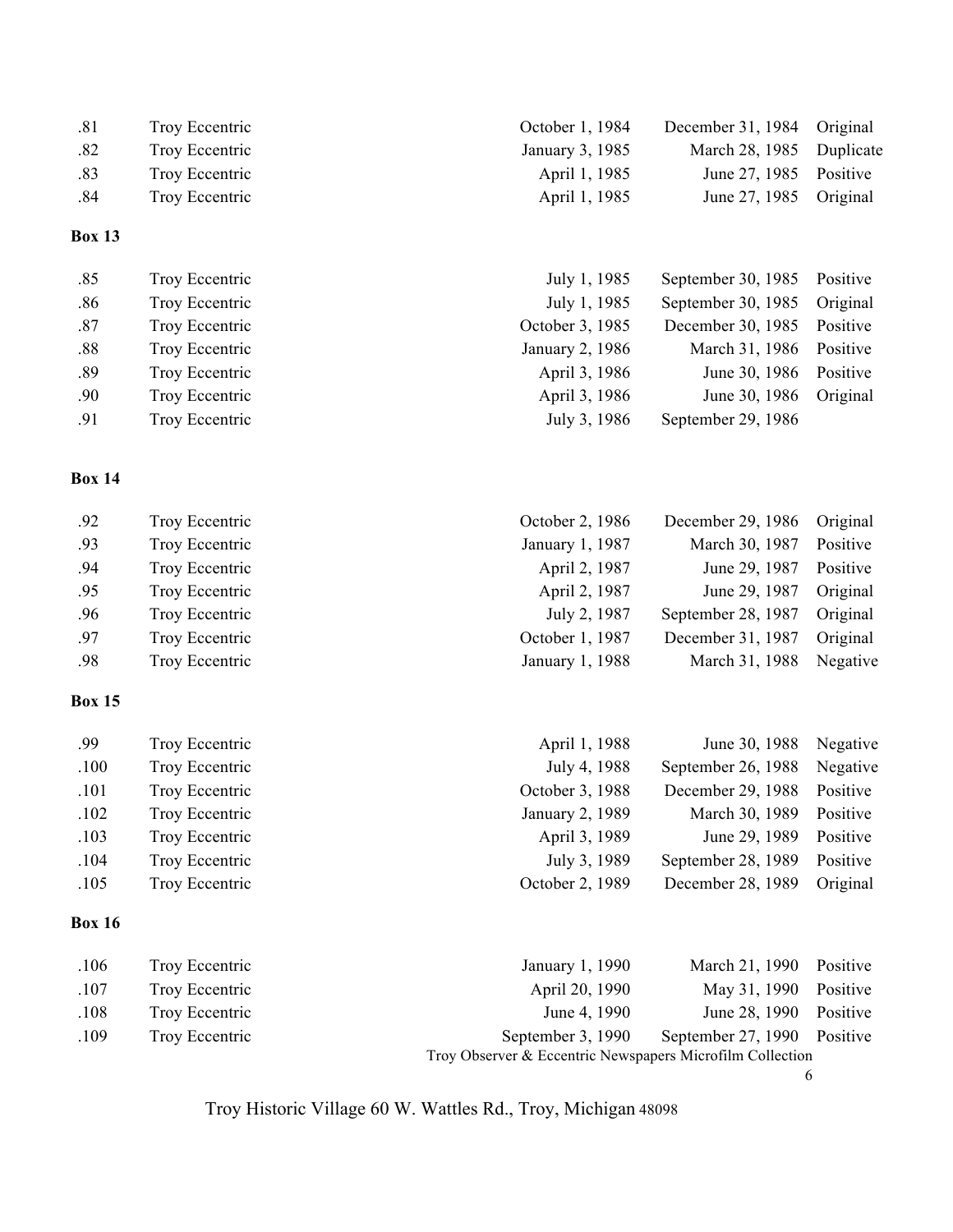| .110          | Troy Eccentric | September 27, 1990 Original<br>September 3, 1990 |  |
|---------------|----------------|--------------------------------------------------|--|
| .111          | Troy Eccentric | November 29, 1990 Positive<br>October 1, 1990    |  |
| .112          | Troy Eccentric | December 31, 1990 Positive<br>December $3, 1990$ |  |
| <b>Box 17</b> |                |                                                  |  |

| .113 | Troy Eccentric | January 3, 1991   | February 28, 1991 Positive  |          |
|------|----------------|-------------------|-----------------------------|----------|
| .114 | Troy Eccentric | March 4, 1991     | March 28, 1991              | Positive |
| .115 | Troy Eccentric | March 4, 1991     | March 28, 1991              | Original |
| .116 | Troy Eccentric | April 1, 1991     | June 24, 1991               | Positive |
| .117 | Troy Eccentric | April 1, 1991     | June 24, 1991               | Original |
| .118 | Troy Eccentric | July 1, 1991      | August 29, 1991             | Positive |
| .119 | Troy Eccentric | September 2, 1991 | September 30, 1991 Positive |          |

| .120 | Troy Eccentric | November 28, 1991 Positive<br>October 3, 1991 |          |
|------|----------------|-----------------------------------------------|----------|
| .121 | Troy Eccentric | December 2, 1991<br>December 30, 1991         | Positive |
| .122 | Troy Eccentric | December 2, 1991<br>December 30, 1991         | Original |
| .123 | Troy Eccentric | March 30, 1992<br>January 2, 1992             | Positive |
| .124 | Troy Eccentric | January 2, 1992<br>March 30, 1992             | Original |
| .125 | Troy Eccentric | May 28, 1992<br>April 2, 1992                 | Positive |
| .126 | Troy Eccentric | June 1, 1992<br>June 29, 1992 Positive        |          |

# **Box 19**

| .127 | Troy Eccentric | June 1, 1992      | June 29, 1992 Original      |          |
|------|----------------|-------------------|-----------------------------|----------|
| .128 | Troy Eccentric | July 2, 1992      | August 31, 1992             | Positive |
| .129 | Troy Eccentric | September 3, 1992 | September 28, 1992 Positive |          |
| .130 | Troy Eccentric | October 1, 1992   | November 12, 1992 Positive  |          |
| .131 | Troy Eccentric | November 16, 1992 | December 1, 1992 Positive   |          |
| .132 | Troy Eccentric | November 16, 1992 | December 1, 1992            | Original |
| .133 | Troy Eccentric | January 4, 1993   | February 25, 1993 Positive  |          |

# **Box 20**

| .134 | Troy Eccentric | March 1, 1993                                             | March 29, 1993 Positive     |  |
|------|----------------|-----------------------------------------------------------|-----------------------------|--|
| .135 | Troy Eccentric | April 1, 1993                                             | May 13, 1993 Positive       |  |
| .136 | Troy Eccentric | May 17, 1993                                              | June 28, 1993 Positive      |  |
| .137 | Troy Eccentric | July 1, 1993                                              | August 12, 1993 Positive    |  |
| .138 | Troy Eccentric | August 16, 1993                                           | September 30, 1993 Positive |  |
|      |                | Troy Observer & Eccentric Newspapers Microfilm Collection |                             |  |

7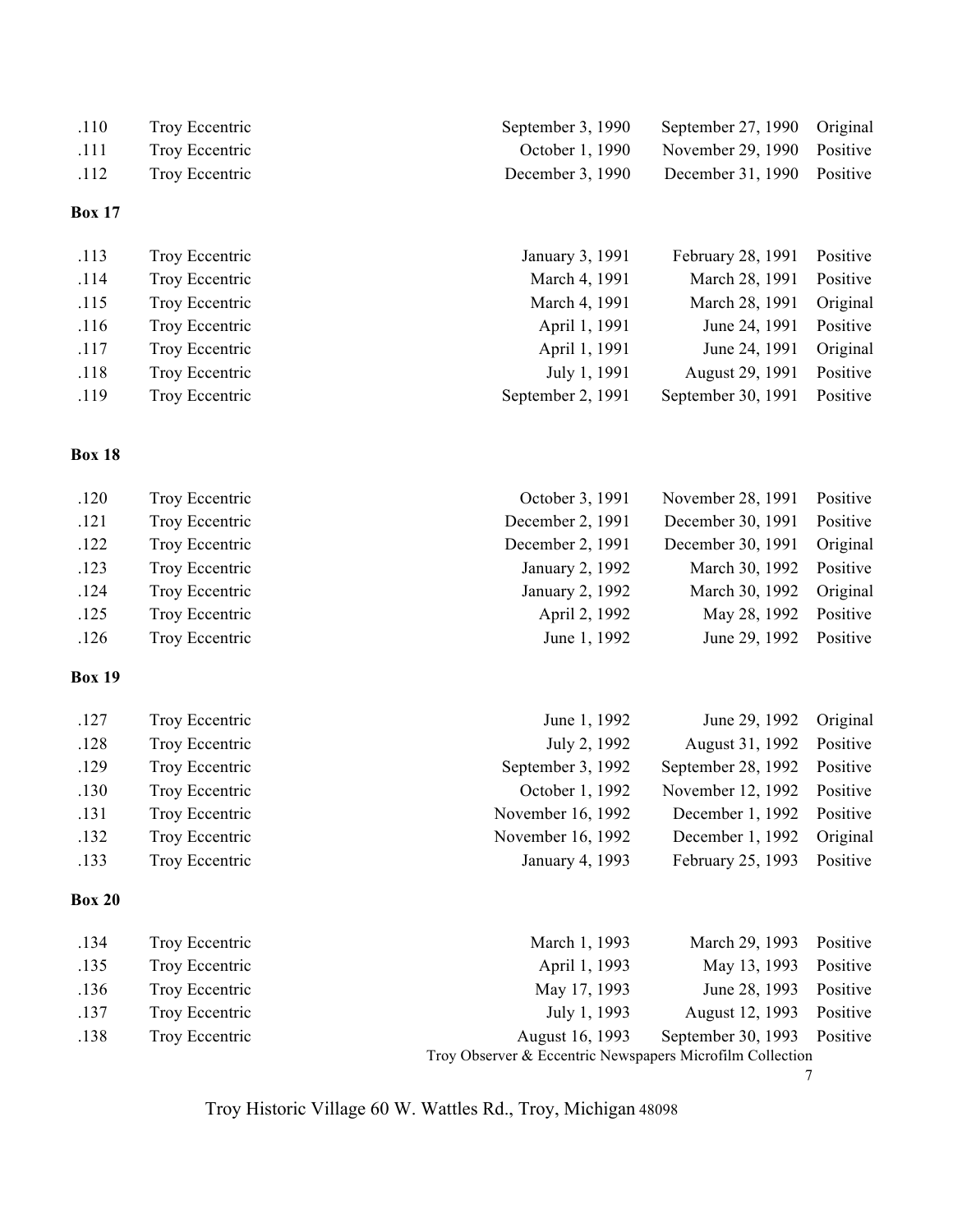| .139 | Troy Eccentric |
|------|----------------|
| .140 | Troy Eccentric |

| .141 | Troy Eccentric | November 18, 1993 | December 30, 1993          | Original |
|------|----------------|-------------------|----------------------------|----------|
| .142 | Troy Eccentric | January 3, 1994   | February 14, 1994          | Positive |
| .143 | Troy Eccentric | January 3, 1994   | February 14, 1994          | Original |
| .144 | Troy Eccentric | February 17, 1994 | March 31, 1994 Positive    |          |
| .145 | Troy Eccentric | February 17, 1994 | March 31, 1994             | Original |
| .146 | Troy Eccentric | January 1, 1996   | February 15, 1996 Positive |          |
| .147 | Troy Eccentric | February 19, 1996 | March 28, 1996 Positive    |          |
|      |                |                   |                            |          |

# **Box 22**

| Positive | September 5, $1996$ | July 4, 1996      | Troy Eccentric | .148 |
|----------|---------------------|-------------------|----------------|------|
| Positive | October 24, 1996    | September 9, 1996 | Troy Eccentric | .149 |
| Positive | $\sim$              | January 13, 1997  | Troy Eccentric | .150 |
| Positive | March 2, 1997       | January 2, 1997   | Troy Eccentric | .151 |
| Positive | March 30, 1997      | March 6, 1997     | Troy Eccentric | .152 |
| Positive | May 29, 1997        | April 3, 1997     | Troy Eccentric | .153 |
| Positive | June 29, 1997       | June 1, 1997      | Troy Eccentric | .154 |

# **Box 23**

| Positive | August 28, 1997    | July 3, 1997    | Troy Eccentric | .155 |
|----------|--------------------|-----------------|----------------|------|
| Positive | September 28, 1997 | August 31, 1997 | Troy Eccentric | .156 |
| Positive | December 28, 1997  | October 2, 1997 | Troy Eccentric | .157 |
| Positive | June 28, 1998      | April 2, 1998   | Troy Eccentric | .158 |
| Positive | June 27, 1999      | April 1, 1999   | Troy Eccentric | .159 |
| Original | June 27, 1999      | April 1, 1999   | Troy Eccentric | .160 |
| Positive | September 30, 1999 | July 1, 1999    | Troy Eccentric | .161 |
|          |                    |                 |                |      |

# **Box 24**

| .162 | Troy Eccentric | July 1, 1999                                              | September 30, 1999 | Original |  |
|------|----------------|-----------------------------------------------------------|--------------------|----------|--|
| .163 | Troy Eccentric | October 3, 1999                                           | December 30, 1999  | Positive |  |
| .164 | Troy Eccentric | October 3, 1999                                           | December 30, 1999  | Original |  |
| .165 | Troy Eccentric | January 1, 2000                                           | March 30, 2000     | Positive |  |
| .166 | Troy Eccentric | January 1, 2000                                           | March 30, 2000     | Original |  |
|      |                | Troy Observer & Eccentric Newspapers Microfilm Collection |                    |          |  |

8

August 16, 1993 September 30, 1993 Original October 4, 1993 November 15, 1993 Original